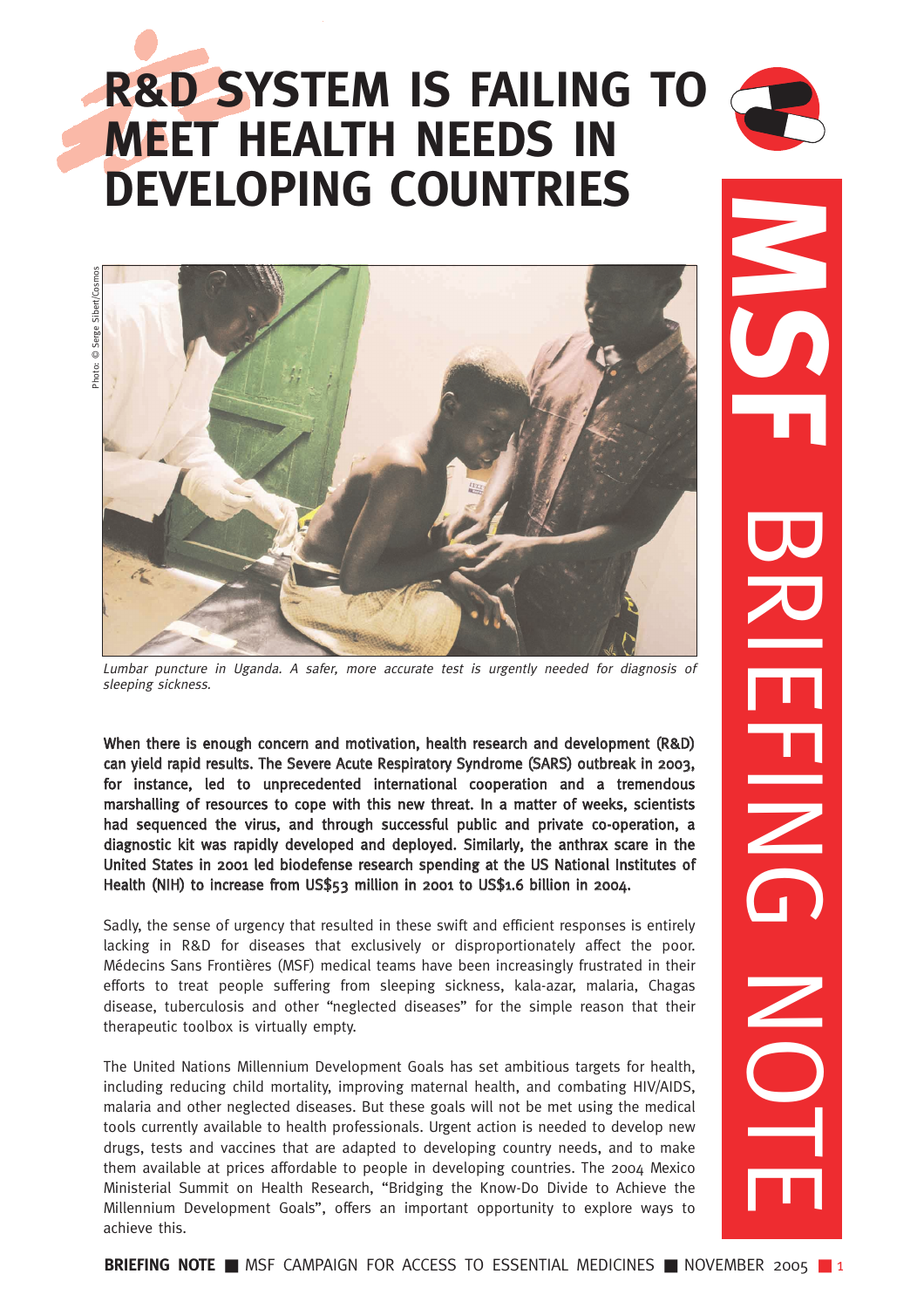## **Crisis in access to essential medicines**

Recent years have seen growing awareness of the barriers to access caused by intellectual property protection and resulting high prices. But still too little attention is being paid to the failure of the R&D system to develop new drugs for tropical diseases. While unprecedented medical advances in the last few decades have resulted in considerable improvements in health and quality of life in some countries, the vast majority of the world's population has been left behind.

"Neglected diseases" are so-called because few or no drugs exist – or are being developed – for their treatment. Some neglected diseases, such as malaria and tuberculosis (TB), remain of some limited interest to the pharmaceutical industry, while others – the "most neglected diseases" – fall completely outside the scope of industry $[1]$  (see figure 1). They include kala-azar, lymphatic filariasis, Chagas disease, Buruli ulcer and schistosomiasis, tropical diseases which continue to cause significant illness and death across the developing world.

Since the mid-90s, successive "10/90" reports have tracked the imbalance in research spending. Global spending on health research has increased from \$US 30 billion in 1990 to  $$US$  105.9 billion in 2001<sup>[2]</sup>. Yet 90% of this money is still spent on the health problems of less than 10% of the world's population. As a result of this priority setting, only 16 (1%) of the 1,393 new drugs approved between 1975 and 1999 were specifically developed for tropical diseases and TB, diseases that account for over 10 % of the global disease burden<sup>[3]</sup>.



Adapted from 'Fatal Imbalance: The Crisis in Research and Development for Drugs for Neglected Diseases', Médecins Sans Frontières/DND working group, 2001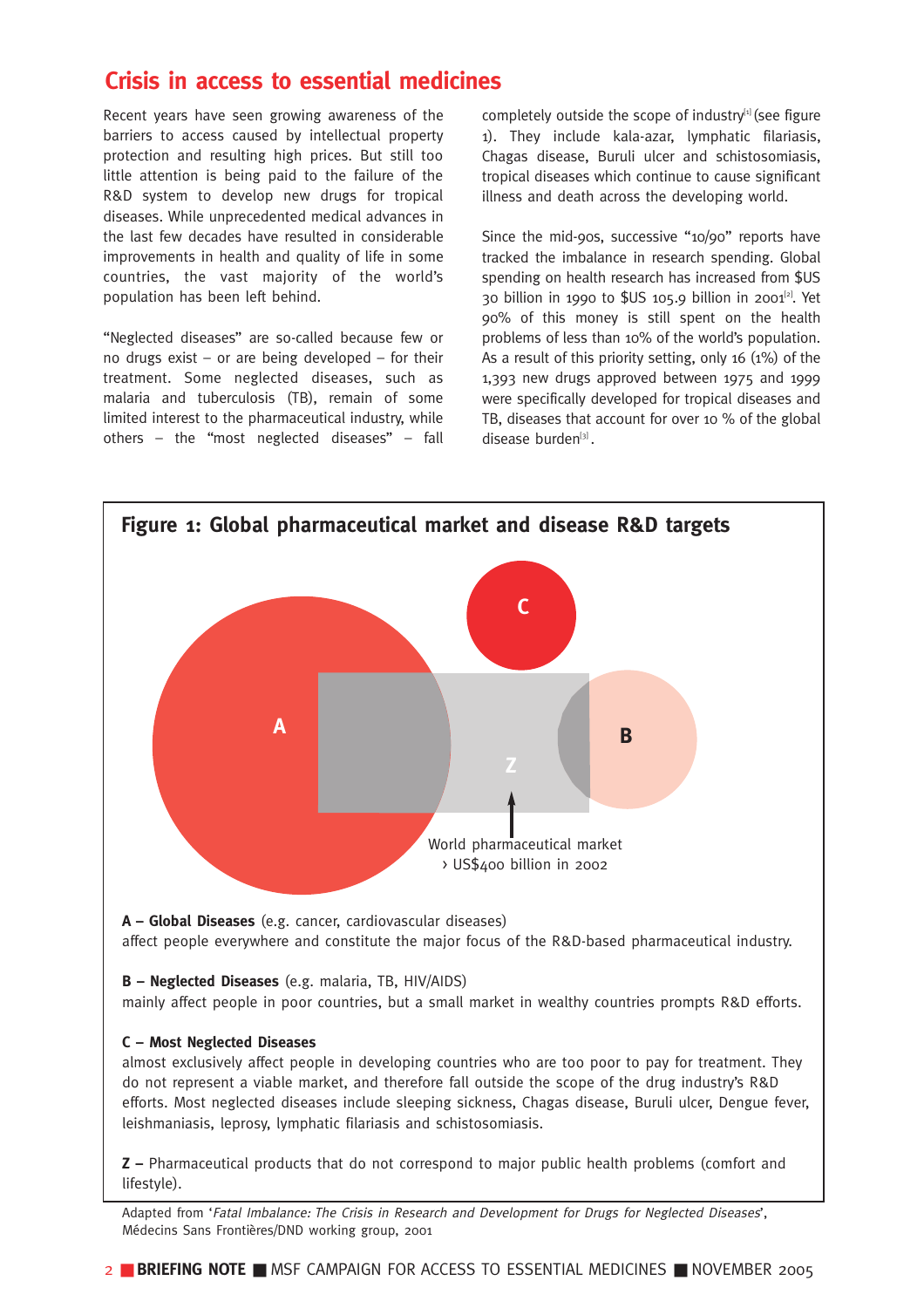

Thailand: this ten-year old boy's daily treatment consists of twelve antiretroviral pills and one powder formulation. Because few children contract HIV/AIDS in wealthy countries, there is little R&D into paediatric antiretroviral treatment.

## **Neglected patients: People with HIV/AIDS in developing countries**

The development of medicines to treat HIV/AIDS appears to be a remarkable success story, with more than 20 highly effective medicines developed in the past 17 years. How did this come about, when other diseases hitting poor countries have been entirely ignored by the pharmaceutical industry? First, AIDS activists in wealthy countries, particularly the US, successfully pushed for considerable public sector resources to tackle HIV/AIDS. Second, and most importantly, HIV/AIDS affects the whole world, so there is a market for antiretrovirals in wealthy countries. If HIV/AIDS had hit poor countries only, patients would probably still be waiting for the first antiretroviral to be developed. Instead, today's global market for HIV-related medicines is \$US 5.3 billion. For pharmaceutical companies, AIDS is big business.

Even though this huge market stimulated pharmaceutical innovation, access to resulting health tools was by no means automatic. In poor countries, high prices seemed an impossible hurdle for a long time. But generic competition from manufacturers in developing countries such as Brazil, India and Thailand has brought the price of antiretroviral treatment down from US\$15,000 per person per year to as little as US\$140.

Yet there are still gaps in AIDS-related R&D, especially for patients in poor countries. For instance, some important medicines need to be refrigerated, which limits their usefulness in many settings. The dwindling number of paediatric cases in wealthy countries has also led to a dearth of paediatric formulations, and tools to diagnose infants and monitor their treatment are mal-adapted to use in many developing country settings.

People living with HIV/AIDS in developing countries can rightfully be called "neglected patients": just as for other neglected diseases, their specific needs in terms of diagnostic and treatment tools are not currently being addressed by the Western pharmaceutical industry.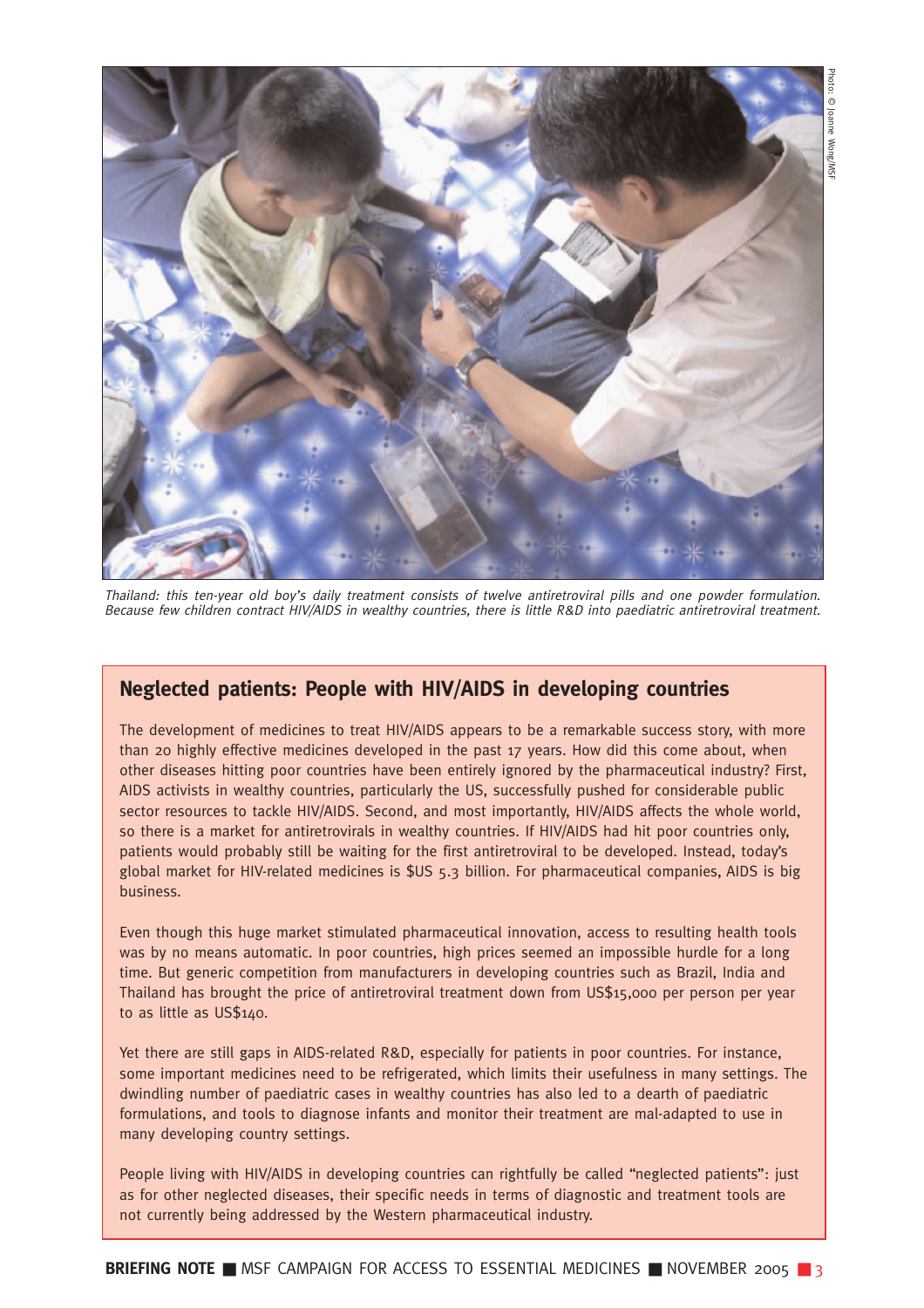## **The current system: Market madness and public policy failure**

Universities and other publicly-financed research institutions have always been involved in the early phases of research and drug discovery, and produce a wealth of knowledge about tropical diseases. Basic research receives continuous support from both public research institutions and private foundations, with new information being rapidly generated as the genomes of many parasites are sequenced.

Yet little, if any, of this basic research is translated into the development of new drugs. The reason is that the expertise, infrastructure and management capacity for drug development are almost entirely concentrated in private industries in the West, and they direct their efforts towards developing highly profitable drugs for prosperous markets. To maximise profits, the pharmaceutical industry also increasingly targets lifestyle conditions (e.g. obsessive shopping) and normal lifecycle concerns (e.g. male pattern baldness), and medicalises these through marketing campaigns. On average, pharmaceutical companies spend twice as much on marketing as they do on R&D<sup>[4]</sup>.

As a result of this approach, the pharmaceutical industry has been hugely profitable, occupying the top of the Fortune 500 list for most of the last two decades. Despite being lucrative, however, this system is inefficient, and not just from the perspective of developing countries. There is increasing recognition that relying solely on the profit motive to drive R&D is not only failing patients in the developing world, but is stifling true innovation across the board<sup>[5]</sup>. For instance, a study published in The Lancet in 2002 showed that 68% of all new chemical entities marketed worldwide in the last 25 years were "me-too" products, representing little or no therapeutic gain<sup>[6]</sup>. It is in any case a vastly wasteful mechanism for encouraging innovation, since only one tenth of drug sale profits is plugged back into  $R&D^{[7]}$ .

The overriding policy mechanism relied upon to stimulate innovation and finance R&D is the patent system. The rationale of patent protection is that by offering temporary market exclusivity, during which they can charge very high prices, companies can recoup their R&D investments. This system was instituted globally in 1994 through the World Trade Organization's Agreement on Trade-related Aspects of Intellectual Property Rights (TRIPS), which established obligatory standards in intellectual property protection. The TRIPS Agreement is currently the only major international policy instrument to stimulate and finance R&D.

Patents are part of a complex system that can motivate investment in R&D under certain circumstances, in particular when a profitable return on investment can be expected. However, people who suffer from neglected diseases are not a "profitable market". No matter how strong the level of intellectual property protection, R&D will not spontaneously happen for these diseases.

In fact, patents may actually hamper medical research activities because accessing research knowledge may require costly licensing agreements. Compounds which could show promise for the treatment of neglected diseases may therefore be hard to access for research purposes. This concern was clearly recognized by the WHO which, following a flurry of patents filed on the SARS virus, stated that such patents "could have a profound effect on the willingness of researchers and public health officials to collaborate regarding future outbreaks of new infectious diseases."[8]

Moreover, in 2003, the World Health Assembly established the Commission on Intellectual Property, Innovation and Public Health to "produce an analysis of intellectual property rights, innovation, and public health, including the question of appropriate funding and incentive mechanisms for the creation of new medicines and other products against diseases that disproportionately affect developing countries."<sup>[9]</sup> The creation of this Commission clearly reflects awareness that the current system for driving innovation requires serious examination and that new proposals for national and international action are urgently needed.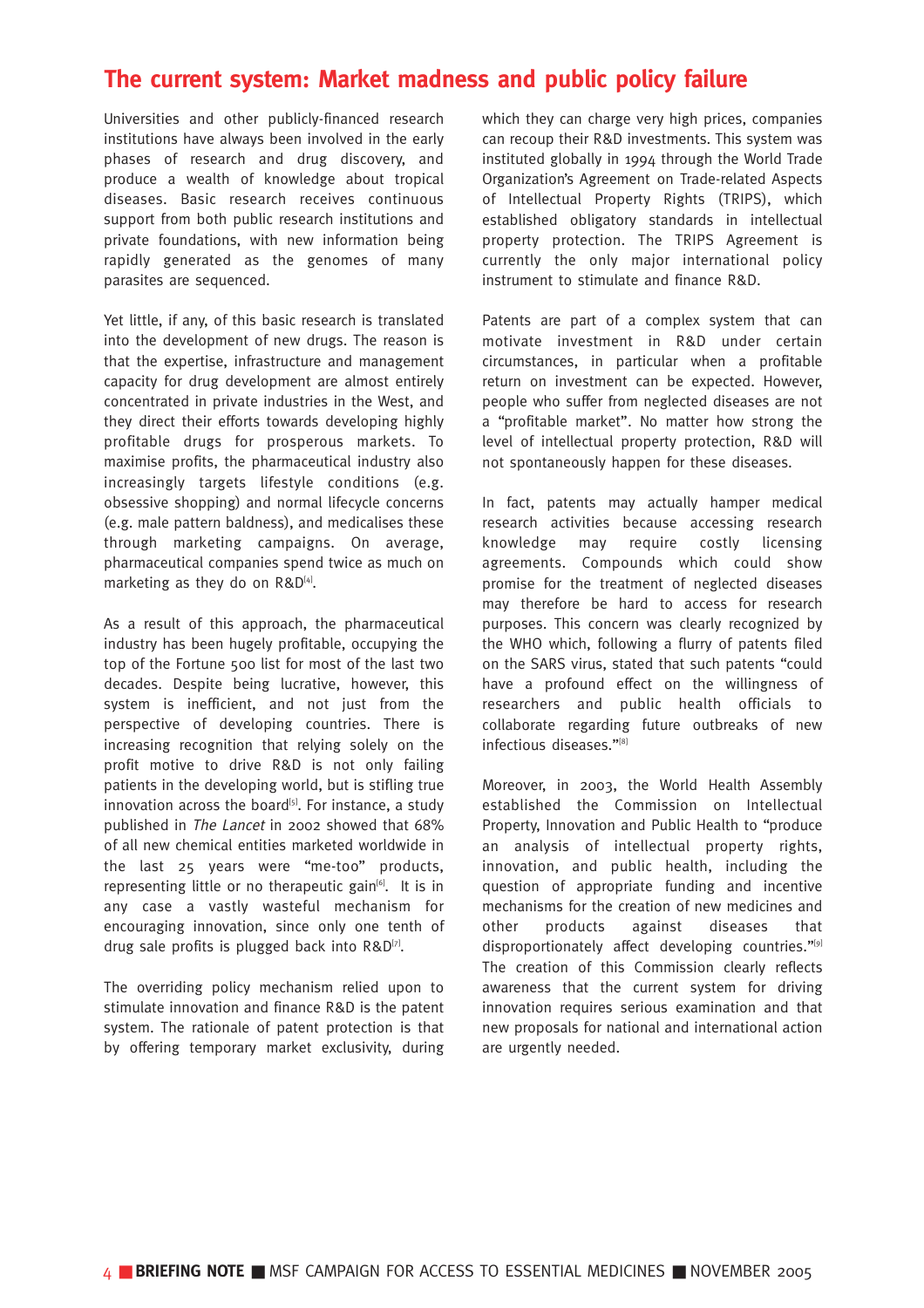

Testing for TB in sputum samples only detects about 50% of people with the disease.

## **Efforts to address the problem**

Awareness of the lack of effective treatments for neglected diseases has grown in recent years. However, despite considerable agreement on the nature of the challenge, governments have not developed meaningful and viable global policies to ensure needs-driven R&D. In 2000, the G8 committed to "increasing our support at the global level for the R&D of international public goods such as AIDS vaccines; treatment drugs for AIDS, TB and malaria; microbicides and other health commodities" and to "increasing incentives for the development of international public goods according to the priorities for vaccines, drugs and diagnostics set out in the Chairman's Summary." G8 Members also expressed strong commitment to the principle that new tools for diseases affecting developing countries should be considered international public goods (listing vaccines, drugs, methods of treatment and health commodities as examples)<sup>[10]</sup>. But since then, R&D has progressively fallen off the G8 agenda $[11]$ .

Some novel approaches have emerged to stimulate R&D for neglected diseases and produce health tools that are adapted to the needs of people in developing countries. Below is a summary of these initiatives.

■ **The UNICEF/UNDP/World Bank/WHO Special Programme for Research and Training in Tropical Diseases (TDR)** was established in 1975 in response to appeals from neglected diseaseendemic countries. TDR develops new tools and methodologies to combat ten target tropical diseases, and develops research capacity in

developing countries. TDR has contributed to the development of several new treatments for tropical diseases over the past 25 years, but suffers from chronic under-funding.

■ Public/private partnerships (PPPs) and not-for**profit drug development initiatives** seek to foster R&D for neglected diseases by matching existing capacity, expertise and resources in both the public and private sector on specific projects or diseases. Typically, these initiatives play a coordinating role in setting a disease-specific R&D agenda, raising funds and managing R&D projects. The Bill & Melinda Gates Foundation has become a major source of financing for PPPs devoted to R&D for drugs, vaccines, and diagnostics for neglected diseases. Examples of PPPs include the Global Alliance for TB Drug Development (TB Alliance), the Medicines for Malaria Venture (MMV), the International AIDS Vaccine Initiative (IAVI), and the Institute for One World Health (IOWH). The recently established not-for-profit Drugs for Neglected Diseases Initiative (DNDi) aims to research and develop new drugs for neglected diseases, with an initial focus on sleeping sickness, Chagas disease and leishmaniasis $[12]$ . The DNDi model places responsibility for public health on governments, and is based on leadership from the public sector with contributions and support for the R&D process from the private sector.

■ **Some pharmaceutical industry initiatives** specific to neglected diseases have been announced in the last few years in response to criticism of the lack of R&D for neglected diseases. AstraZeneca has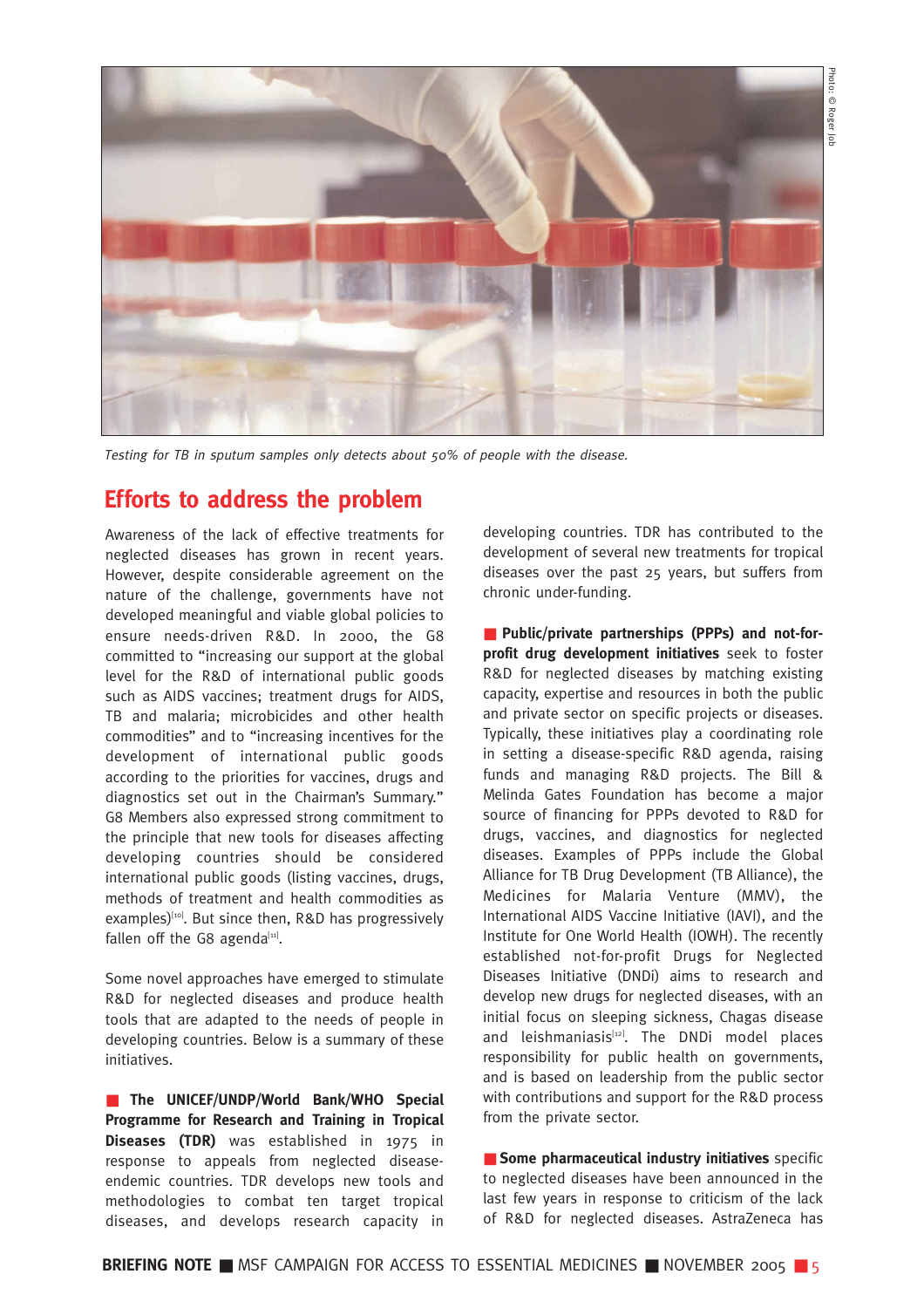invested US\$35 million over 5 years on R&D for TB in India; GlaxoSmithKline has established an R&D facility in Spain, focusing research on TB and malaria, as well as other neglected diseases such as visceral leishmaniasis; and the Novartis Institute for Tropical Diseases, a partnership between Novartis and the Singapore government, is investing US\$122 million over ten years on dengue fever and TB.

## **Correcting the fatal imbalance: Greater public responsibility**

Although the initiatives outlined above may provide valuable lessons for policy-makers in developing innovative mechanisms to stimulate R&D for neglected diseases, they remain patchy and suffer from under-funding. They will require increased support from governments and industry if they are to contribute significantly to R&D for neglected diseases in a sustainable and needsdriven manner.

They also need to be situated within a larger framework that guarantees sustainable health R&D according to global needs and priorities. The current global system for encouraging innovation has failed to ensure access to new medicines and failed to encourage R&D into diseases of the poor. The 2001 Doha Declaration on TRIPS and Public Health acknowledged the need to address intellectual property barriers to accessing drugs, but there has been no similar movement in international policy to address the crisis in pharmaceutical innovation. Redirecting today's knowledge and scientific expertise to address global health needs, and in particular the needs of neglected patients, will require a paradigm shift in the way life-saving or other essential health tools are developed, and how their widespread availability is ensured.

Governments should design and implement policies to stimulate health R&D. These could build on the Essential Medicines concept, acknowledging that some research is more important than other research, just as some medicines are more essential than others. The WHO should lead the process of drawing up an "essential R&D agenda"

to define needs and priorities for the developing world. In parallel, an alternative mechanism for stimulating R&D should be developed to overcome the current dependency on the patent system.

It has been suggested that governments could contribute to R&D according to a set "norm", based on the level of drug sale profits that are currently re-invested into R&D[13]. These countries could then choose to achieve this through implementation of the conventional patent system, or try out some other model – for instance, providing increased direct funding for specific R&D through existing not-for-profit structures or other mechanisms, or setting up a competitive system that rewards organisations providing specific R&D output with a one-off or long-term payment. This idea shows definite potential and should be seriously considered as an innovative way to redirect R&D towards developing country needs.

Stimulating R&D for neglected diseases will not be possible without genuine involvement of developing countries themselves. They are best placed to evaluate needs and priorities, and often also to implement R&D. Sharing knowledge and transferring technology will enable developing countries to build on their existing expertise and capacity in R&D and lead the process of redressing the imbalance in today's status quo. Communicating research outcomes in an open and collaborative way disrupts the standard profitbased research process, but can substantially speed up the rate of innovation and could rapidly help boost R&D into neglected diseases.

[9] Online: See http://www.who.int/intellectualproperty/en/

6 ■ **BRIEFING NOTE** ■ MSF CAMPAIGN FOR ACCESS TO ESSENTIAL MEDICINES ■ NOVEMBER 2005

<sup>[1]</sup> Pécoul B., Orbinski J, Torreele E (eds). Fatal Imbalance: the Crisis in Research and Development for Drugs for Neglected Diseases. Médecins Sans Frontières/Drugs for Neglected Diseases Working Group, Geneva, Switzerland, 2001.

<sup>[2]</sup> Global Forum for Health Research. Monitoring financial flows for health research. November 2004. www.globalforumhealth.org

<sup>[3]</sup> Trouiller P, Olliaro P, Torreele E, Orbinski J, Laing R, Ford N. Drug development for neglected diseases: a deficient market and a publichealth policy failure. Lancet 2002; 359: 2188-94.

<sup>[4]</sup> Angell M. The Truth About the Drug Companies: How They Deceive Us and What to Do About It. Random House, New York, 2004. 336 p [5] Kaplan W, Laing R. Priority Medicines for Europe and the World. WHO, Geneva, November 2004. WHO/EDM/PAR/2004.7, p 101

<sup>[6]</sup> Trouiller P, Olliaro P, Torreele E, Orbinski J, Laing R, Ford N. Drug development for neglected diseases: a deficient market and a publichealth policy failure. Lancet 2002; 359: 2188-94.

<sup>[7]</sup> Hubbard, T. and Love, J. A new trade framework for global healthcare R&D. PLOS Biology February 2004, Vol.2:2, p.0147

<sup>[8]</sup> Update 91 – SARS research: the effect of patents and patent applications. WHO, Geneva, 30 June 2003.

<sup>[10]</sup> G8 Communiqué Okinawa 2000. July 22, 2001: http://www.g8.fr/evian/english/navigation/g8\_documents/archives\_from\_previous\_summits/ okinawa\_summit\_-\_2000/g8\_communique\_ okinawa\_2000.html

<sup>[11]</sup> Moran M, Ford N. The G8 and access to medicines: no more broken promises. Lancet 2003. 361;9369:

<sup>[12]</sup> Pécoul B. New drugs for neglected diseases – from pipeline to patients. PloS Med 1(1):e6.

<sup>[13]</sup> Hubbard, T. and Love, J. A new trade framework for global healthcare R&D. PLOS Biology February 2004, Vol.2:2, p.0147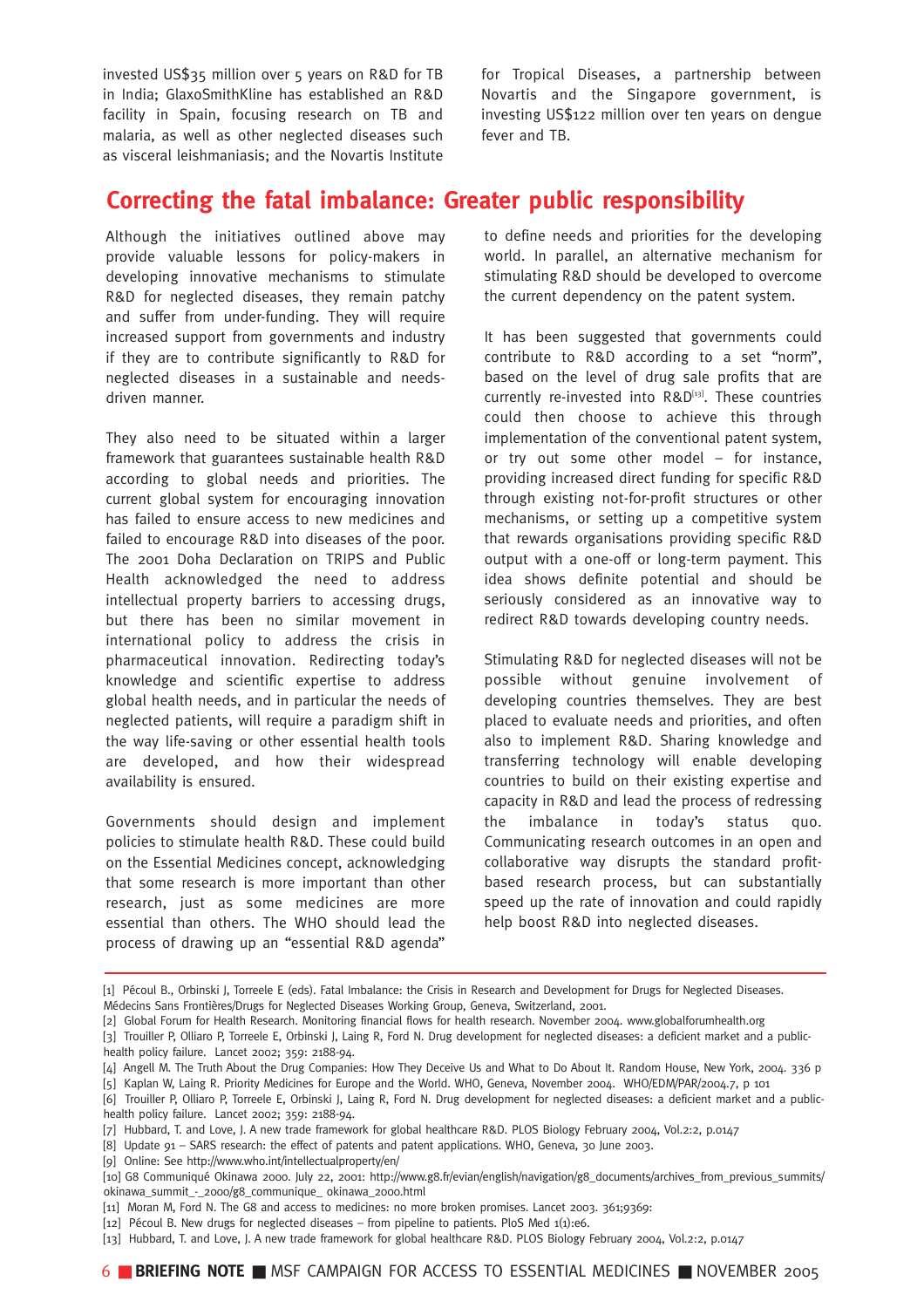**The Mexico summit offers an ideal platform to address the failure of the current system to stimulate R&D for neglected diseases. Countries should come to an agreement to achieve the following:**

#### ■ **Define an international needs-driven R&D priority agenda**

A well-defined and needs-driven R&D agenda is required to assist policy makers, funding agencies and the research community in setting priorities for developing safe, effective and affordable medicines. As the only legally mandated international government agency responsible for global health, the WHO should work toward establishing an essential R&D agenda for neglected diseases.

#### ■ **Adequate international financing of health R&D**

There is an urgent need for a new funding mechanism to support R&D on an ongoing basis. All governments will need to participate according to their means. Among other measures, not-for-profit initiatives working to develop new drugs, vaccines and diagnostic tools for neglected diseases should be funded at levels which enable them to reach their objectives.

#### ■ **Equitable pricing and access principles for government-funded research**

Countries investing in health research should adopt equitable pricing policies to ensure that the poor also have access to innovations resulting from government-funded or university research. Governments should also require access to the compounds and tools that result from research in order to stimulate follow-on innovation elsewhere.

### ■ **Establish and strengthen international mechanisms for exchanging and transferring research results, knowledge and technology**

Open information is a cornerstone of scientific development. Strengthening openness and transfer of technologies on a global basis will greatly help developing countries, by improving access to information and ideas, and by accelerating the development of science and technology. Financial commitments should be supplemented by commitments to help deal with possible intellectual property difficulties, such as obtaining access to patented platform technologies to enable the development of needed products.

A global approach to health research will only be possible with true international cooperation and public sector leadership firmly committed to ensuring that advances in science and medicine contribute to alleviating suffering and meeting the critical medical needs of the developing world.